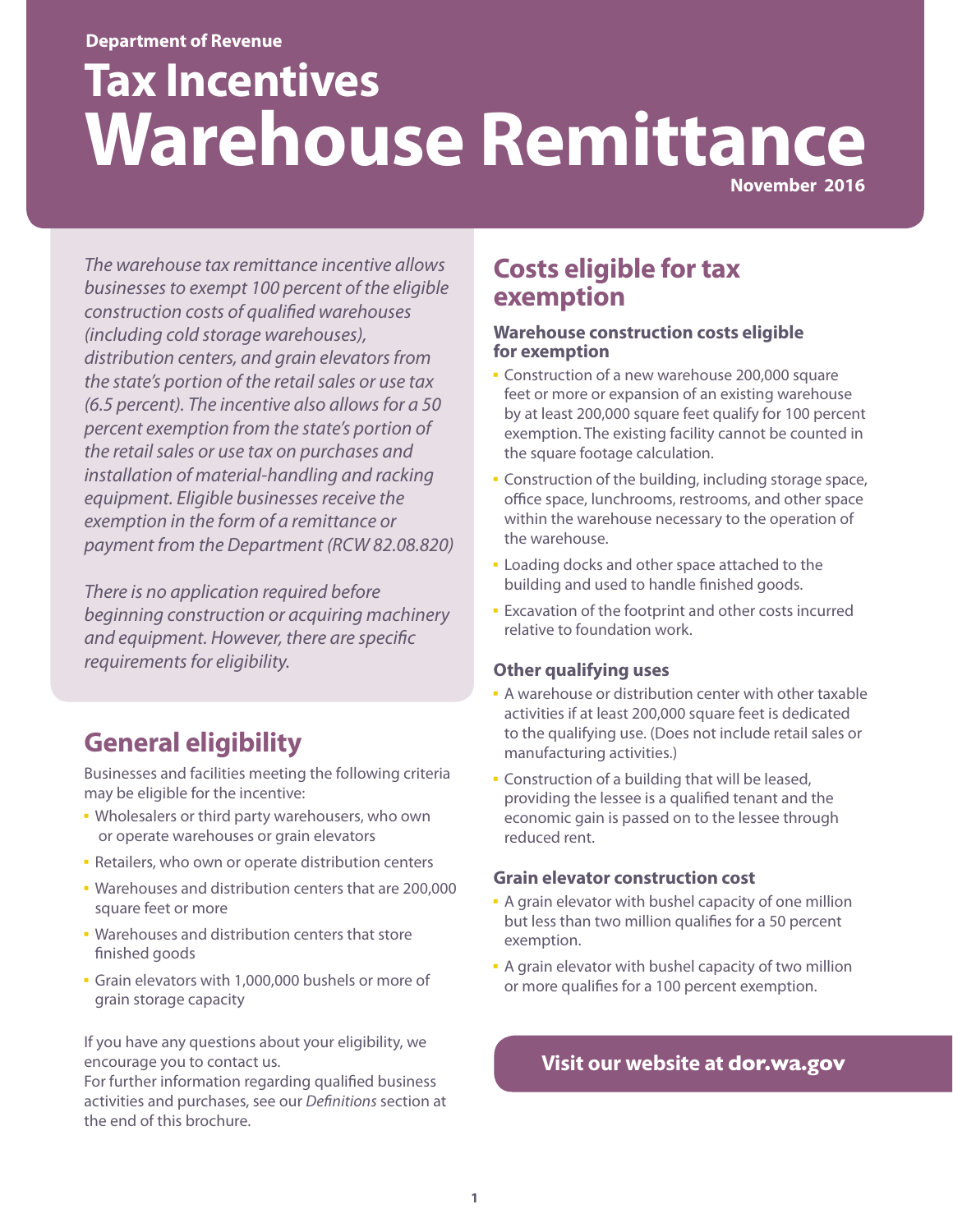#### **Material-handling equipment/racking equipment acquisition**

- Warehouses, distribution centers, and grain elevators are eligible for a 50 percent exemption on the purchase of material-handling equipment and racking equipment. Includes labor and services for installing, repairing, cleaning, altering or improving the equipment. The exemption is available to:
	- **Existing warehouses and distribution centers with** at least 200,000 square feet or expand by 200,000 square feet
	- **Existing grain elevators as long as the capacity is** greater than one million bushels

#### **What is not eligible?**

- **Example 2** Landscaping, parking lots and storage yards—they are not considered part of the warehouse.
- **· Renovation, remodeling, or repair to an existing** warehouse or grain elevator that does not include expansion as stated above.
- **Eacilities where retail sales or manufacturing occur.**
- **Speculative building of a warehouse when there is** not a qualified tenant/lessee under contract to lease the facility.

#### **Who is not eligible?**

- **EXECUTE:** Farmers who make wholesale sales of agricultural products.
- **Manufacturers if any part of a manufacturing** operation takes place in the warehouse. For example, if the storage equipment in the warehouse qualifies under the manufacturing machinery and equipment sales tax exemption, construction of the warehouse does not qualify for the warehouse tax exemption.

#### **How the exemption works**

- **At the time of purchase, the business pays the state** and local retail sales or use tax to the contractor or other vendor. To receive the exemption, each quarter the business will file a Warehouse Tax Incentive Application of Remittance with the Department of Revenue in which they state the total amount of their eligible expenditures. Businesses are limited to one application per calendar quarter. The application is available on our website at dor.wa.gov under *Get a form or publication.*
- **The Department of Revenue will approve or deny an** application based on specific eligibility qualifications. The exempted amount approved will be sent to the business at the end of the calendar quarter following the quarter the application was submitted. The exemption is limited to the state's portion of the retail sales or use tax (6.5 percent).

#### **Reporting/Documentation**

- **· Warehouse Tax Incentive Application of Remittance** filed each calendar quarter with the Department.
- **No Annual Survey or Annual Report**
- **Electronic filing is not required**
- **· The business must retain adequate records to enable** the Department to determine whether the equipment or construction meet the requirements of this tax incentive. Proper records includes proof of tax paid; documents describing the material-handling equipment and racking equipment; location and size of warehouses and grain elevators; and construction invoices and documents.
- RCW 82.08.820

#### **1-800-647-7706**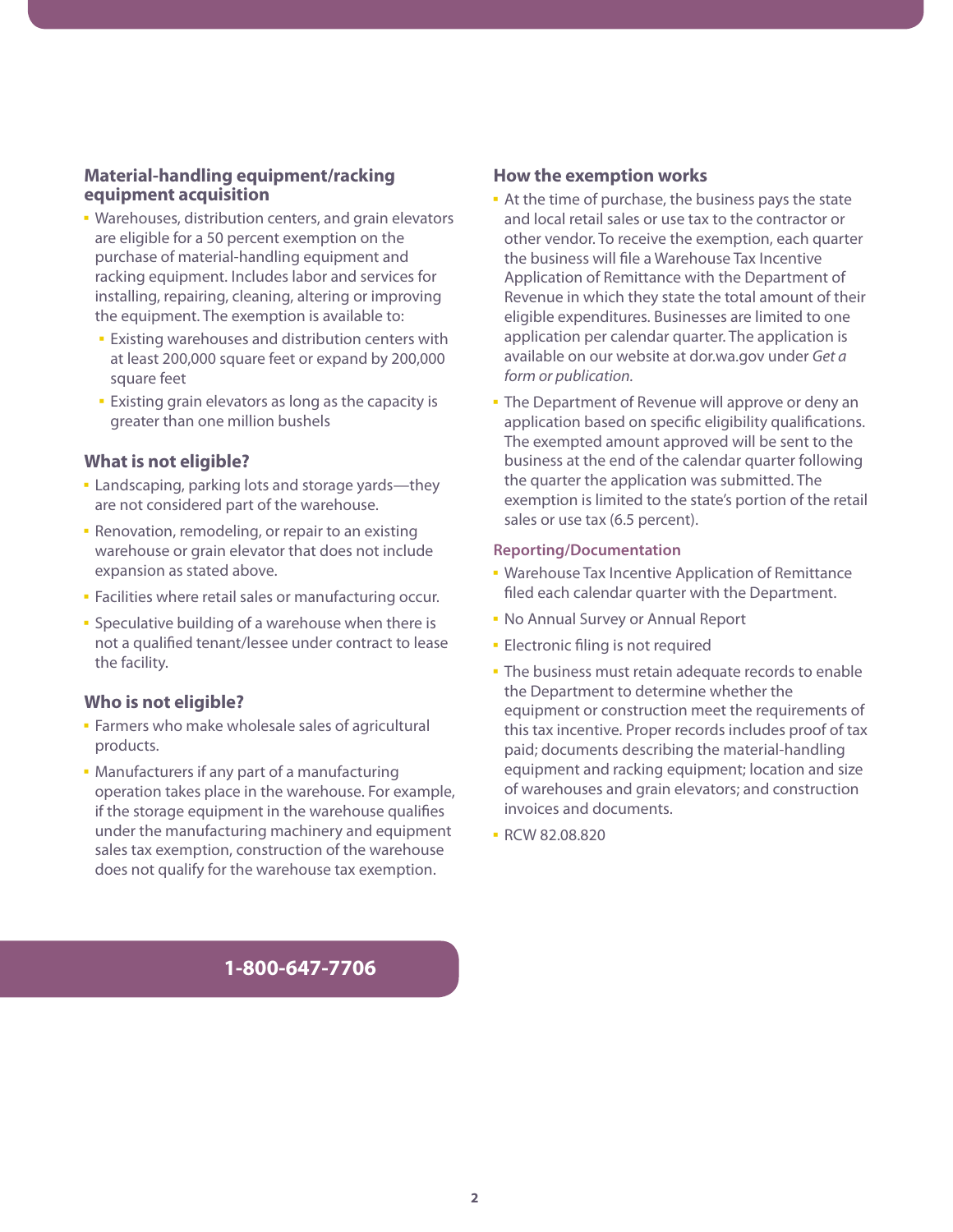## **Definitions**

**Warehouse:** An enclosed building or structure in which finished goods are stored. A warehouse building or structure may have more than one storage room and more than one floor. Office space, lunchrooms, restrooms, and other space within the warehouse and necessary for the operation of the warehouse are considered part of the warehouse as are loading docks and other such space attached to the building and used for handling of finished goods. Landscaping and parking lots are not considered part of the warehouse. A storage yard is not a warehouse, nor is a building in which manufacturing takes place.

**Distribution Center:** a warehouse that is used exclusively by a retailer solely for the storage and distribution of finished goods to retail outlets of the retailer. *Distribtion center* does not include a warehouse at which retail sales occur.

**Grain elevator:** A structure used for storage and handling of grain in bulk.

**Third Party Warehouser:** A person operating a storage warehouse and is taxable under the Warehousing B&O tax classification.

**Wholesaler:** A person who makes wholesale sales (as defined in Chapter 82.04 RCW) of tangible personal property. Farmers who make wholesale sales of agricultural products are excluded from this special definition of wholesaler.

**Material-Handling and Racking Equipment:**  Equipment in a warehouse or grain elevator used primarily (more than 50 percent of the time) to handle, store, organize, convey, package, or repackage finished goods or grain. It includes tangible personal property with a useful life of longer than one year that becomes an ingredient or component part of the equipment, including repair or replacement parts. Forklifts and off-road vehicles used to lift or move tangible personal property also qualify. Vehicles that can be operated legally on streets and roads are not eligible. It does not include equipment in restrooms, lunchrooms, offices or other nonwarehousing space. Only items used to handle or store the finished goods or grain are eligible for the exemption.

*Material-handling* equipment includes but is not limited to: Conveyers, carousels, lifts, positioners, pick-up-and-place units, cranes, hoists, mechanical arms, and robots; mechanized systems, including containers that are an integral part of the system, whose purpose is to lift or move tangible personal property; and automated handling, storage, and retrieval systems, including computers that control them, whose purpose is to lift or move tangible personal property.

*Racking equipment* includes, but is not limited to, conveying systems, chutes, shelves, racks, bins, drawers, pallets, and other containers and storage devices that form a necessary part of the storage system.

**Finished Goods:** Tangible personal property intended for sale by a retailer or wholesaler. *Finished goods* does not include agricultural products stored by wholesalers, third-party warehouses, or retailers if the storage takes place on the land of the person who produced the agricultural product. Logs, minerals, petroleum, gas and other extracted products stored as raw materials or in bulk are not finished goods.

**Eligible Costs:** This includes materials, labor and services associated with the construction of a warehouse or grain elevator.

**Square Footage:** Square footage is calculated by multiplying the length and width of each floor of a specific warehouse. The entire footprint of the building, including loading docks is used in the calculation.